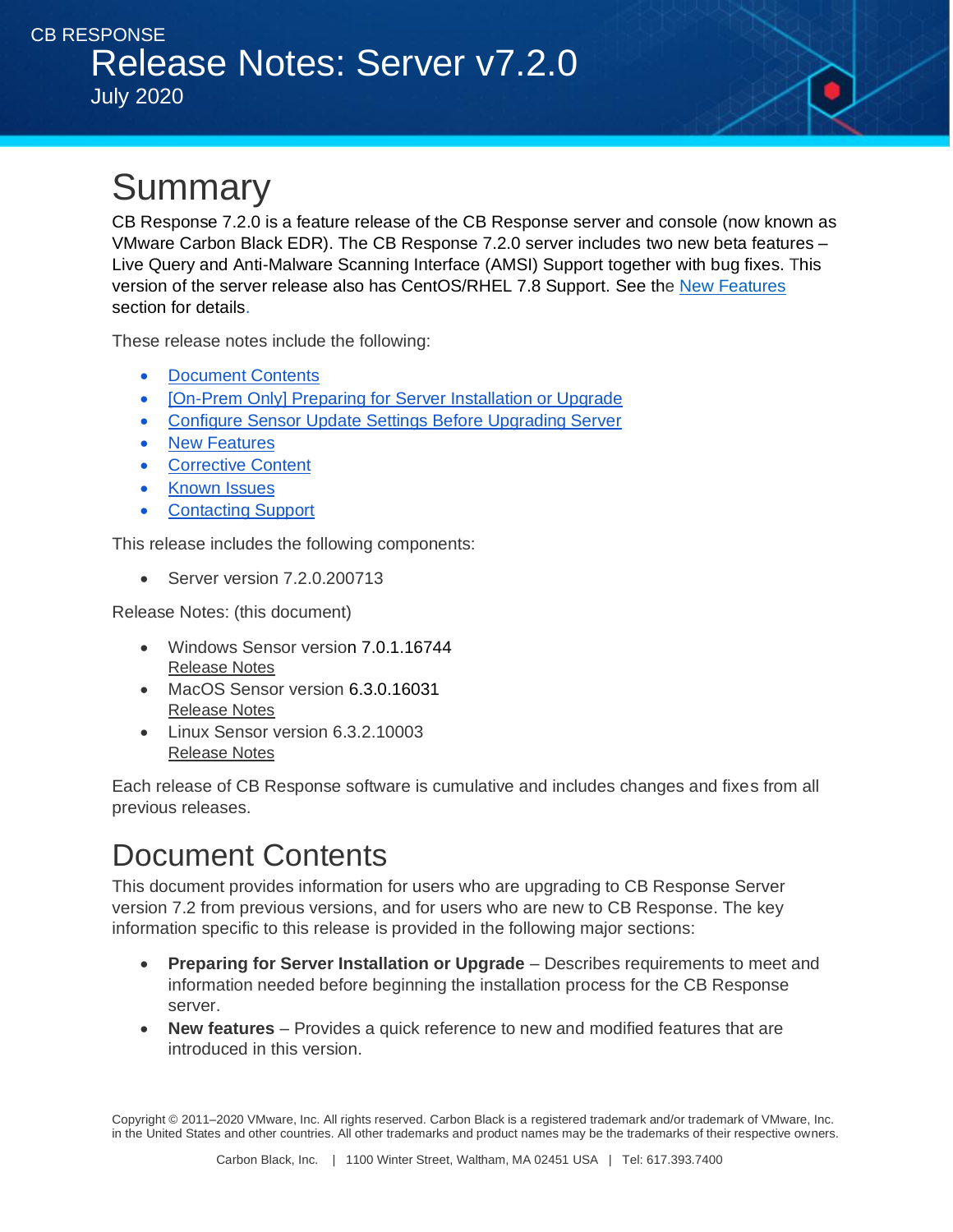- **Corrective content** Describes issues that are resolved by this release, and general improvements in performance or behavior.
- **Known issues and limitations** Describes known issues or anomalies in this version.

### Additional Documentation

This document supplements other Carbon Black documentation. [Click here](https://community.carbonblack.com/t5/Documentation-Downloads/tkb-p/product-docs-news/label-name/CB%20Response) to search the full library of CB Response user documentation on the Carbon Black User Exchange.

# <span id="page-1-0"></span>[On-Prem Only] Preparing for Server Installation or Upgrade

This section describes the requirements and key information that is needed before installing a CB Response server. All on-premises users, whether upgrading or installing a new server, should review this section before proceeding. See the appropriate section of the *CB Response 7.2 Server/Cluster Management Guide* for specific installation instructions for your situation:

- **To install a new CB Response server**, see "Installing the CB Response Server".
- **To upgrade an existing CB Response server**, see "Upgrading the CB Response Server".

### Yum URLs

CB Response Server software packages are maintained at the Carbon Black yum repository [\(yum.distro.carbonblack.io\)](http://yum.distro.carbonblack.io/). The links will not work until the on-prem GA date.

The following links use variables to make sure that you install the correct version of CB Response, based on your machine's operating system version and architecture.

Use caution when pointing to the yum repository. Different versions of the product are available on different branches as follows:

• **Specific version:** The 7.2.0 version is available from the Carbon Black yum repository that is specified in the following base URL:

#### baseurl[=https://yum.distro.carbonblack.io/enterprise/7.2.0-1/\\$releasever/\\$basearch](https://yum.distro.carbonblack.io/enterprise/6.2.3-1/$releasever/$basearch)

This link is available as long as this specific release is available. It can be used even after later versions have been released, and it can be useful if you want to add servers to your environment while maintaining the same version.

**Latest version:** The latest supported version of the CB Response server is available from the Carbon Black yum repository that is specified in the following base URL:

baseurl= [https://yum.distro.carbonblack.io/enterprise/stable/\\$releasever/\\$basearch/](https://yum.distro.carbonblack.io/enterprise/stable/$releasever/$basearch/)

This URL will point to version 7.2.0-1 until a newer release becomes available, at which time it will automatically point to the newer release.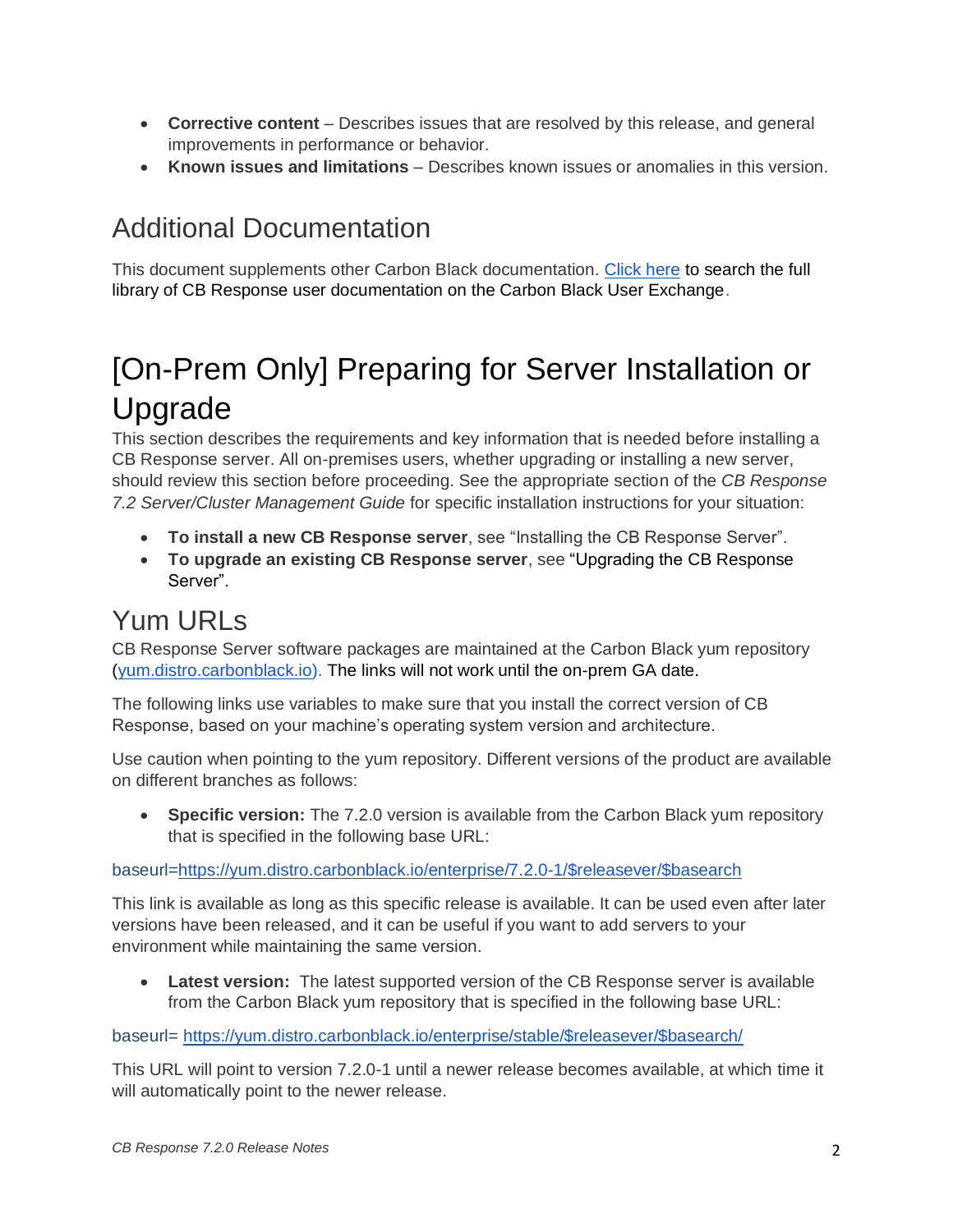**Note:** Communication with this repository is over HTTPS and requires appropriate SSL keys and certificates. During the CB Response server install or upgrade process, other core CentOS packages can be installed to meet various dependencies. The standard mode of operation for the yum package manager in CentOS is to first retrieve a list of available mirror servers from [http://mirror.centos.org:80,](http://mirror.centos.org/) and then select a mirror from which to download the dependency packages. If a CB Response server is installed behind a firewall, local network and system administrators must make sure that the host machine can communicate with standard CentOS yum repositories.

## [On-Prem Only] System Requirements

Operating system support for the server and sensors is listed here for your convenience. The *CB Response 7.2 Operating Environment Requirements* document describes the full hardware and software platform requirements for the CB Response server and provides the current requirements and recommendations for systems that are running the sensor. This document is available on the [Carbon Black User Exchange.](https://community.carbonblack.com/)

Both upgrading and new customers must meet all of the requirements specified here and in the *CB Response 7.2 Operating Environment Requirements* document before proceeding.

#### *Server / Console Operating Systems*

For best performance, Carbon Black recommends running the latest supported software versions.

- CentOS 6.7-6.10 (64-bit)
- CentOS 7.3-7.8 (64-bit)
- CentOS 8.1 (64-bit)
- Red Hat Enterprise Linux (RHEL) 6.7-6.10 (64-bit)
- Red Hat Enterprise Linux (RHEL) 7.3-7.8 (64-bit)
- Red Hat Enterprise Linux (RHEL) 8.1 (64-bit)

Installation and testing are performed on default install using the minimal distribution and the distribution's official package repositories. Customized Linux installations must be individually evaluated.

#### *Sensor Operating Systems (for Endpoints and Servers)*

For the current list of supported operating systems for CB Response sensors, see [https://community.carbonblack.com/docs/DOC-7991.](https://community.carbonblack.com/docs/DOC-7991)

**Note:** Non-RHEL/CentOS distributions or modified RHEL/CentOS environments (those built on the RHEL platform) are not supported.

### <span id="page-2-0"></span>Configure Sensor Update Settings Before Upgrading Server

CB Response 7.2.0 comes with updated sensor versions. Servers and sensors can be upgraded independently, and sensors can be upgraded by sensor groups.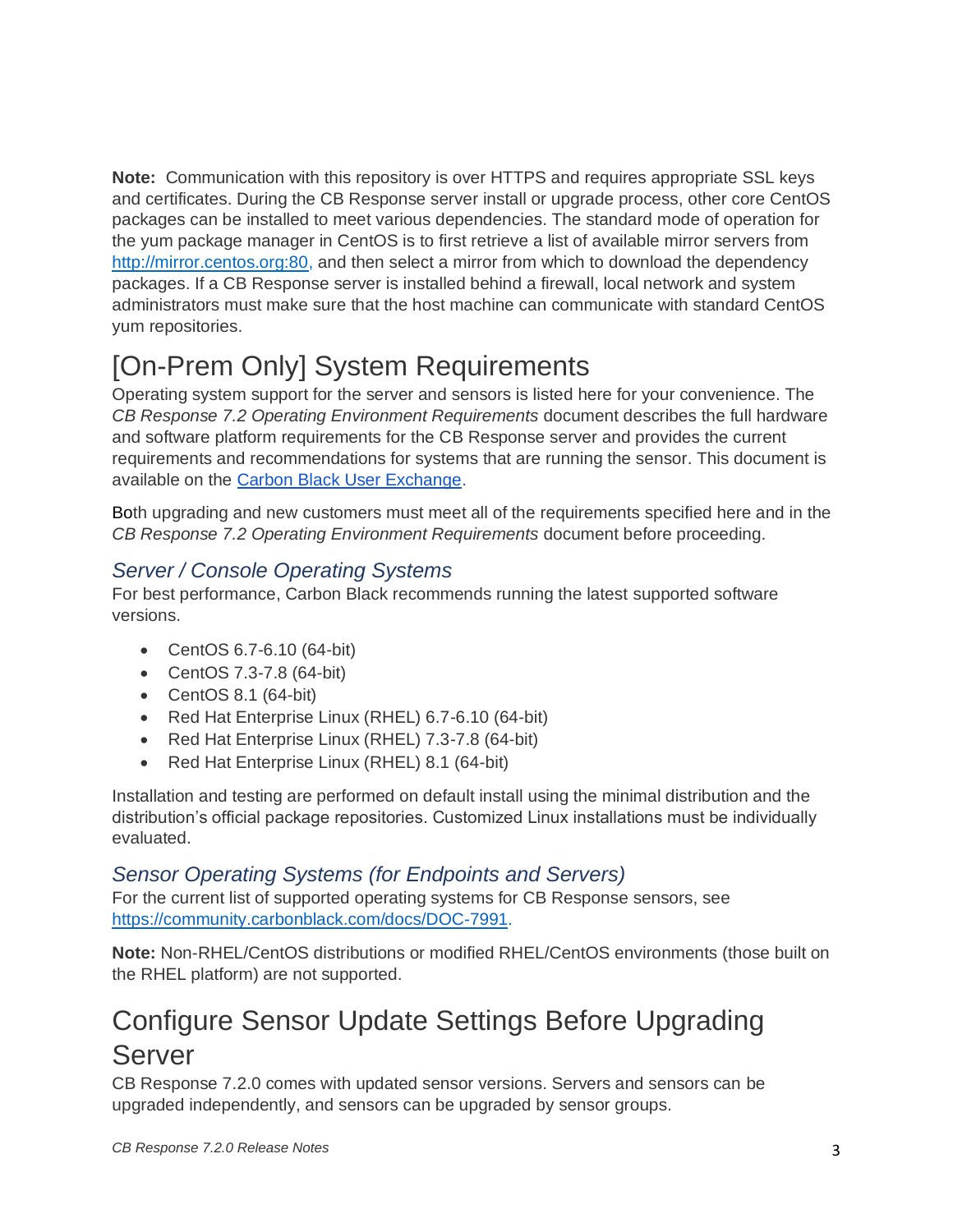Decide whether you want the new sensor to be deployed immediately to existing sensor installations or install only the server updates first. Carbon Black recommends a gradual upgrade of sensors to avoid network and server performance impact. We strongly recommend that you review your sensor group upgrade policies before upgrading your server, to avoid inadvertently upgrading all sensors at the same time. For detailed information on Sensor Group Upgrade Policy, see the Sensor Group section of the *CB Response 7.2 User Guide*.

To configure the deployment of new sensors via the CB Response web console, follow the instructions in the *CB Response 7.2 User Guide*.

### <span id="page-3-0"></span>New Features

#### Live Query (beta)

Live Query is an implementation of the osquery tool on the CB Response Server. osquery is an open source project that uses an SQLite interface. Live Query can expose an operating system as a high-performance relational database. Users can write SQL-based queries that explore operating system data to analyze security vulnerabilities. This release includes recommended queries from our Threat Intelligence team.

Live Query is released as a beta feature in this server version. Please see the *CB Response 7.2. User Guide* for more information. Live Query beta requires the Windows 7.1.0 sensor. VMware Carbon Black welcomes all customer feedback on this feature as we continue to develop it for general availability.

#### Anti-Malware Scanning Interface (AMSI) Support (beta)

CB Response now provides Anti-Malware Scanning Interface (AMSI) support for endpoints running Windows 10 RS2 or higher. The Windows sensor records these events as "fileless scriptload" events. This event represents each instance the sensor detects AMSI-decoded script content that was executed by a process on the endpoint. The collection of AMSI events can be toggled in the VMware Carbon Black EDR Console, through sensor group settings. Collection of the data is disabled by default. AMSI events can be forwarded through the Event Forwarder in JSON and LEEF.

AMSI support is available as a beta feature in CB Response 7.2.0 server release, 3.7.0 Event Forwarder release, and later releases with the Windows 7.1.0 sensor. Please see the *CB Response 7.2 Integration Guide* for more information. VMware Carbon Black welcomes all customer feedback on this feature as we continue to develop it for general availability.

#### Event Forwarder Configuration via UI for Cloud Customers

Cloud customers can configure the CB Response Event Forwarder from the server console. This feature allows Cloud customers to self-serve Event Forwarder configuration without any assistance from Carbon Black support.

See the *CB Response 7.2 User Guide* "Configuring the Event Forwarder" chapter for more information.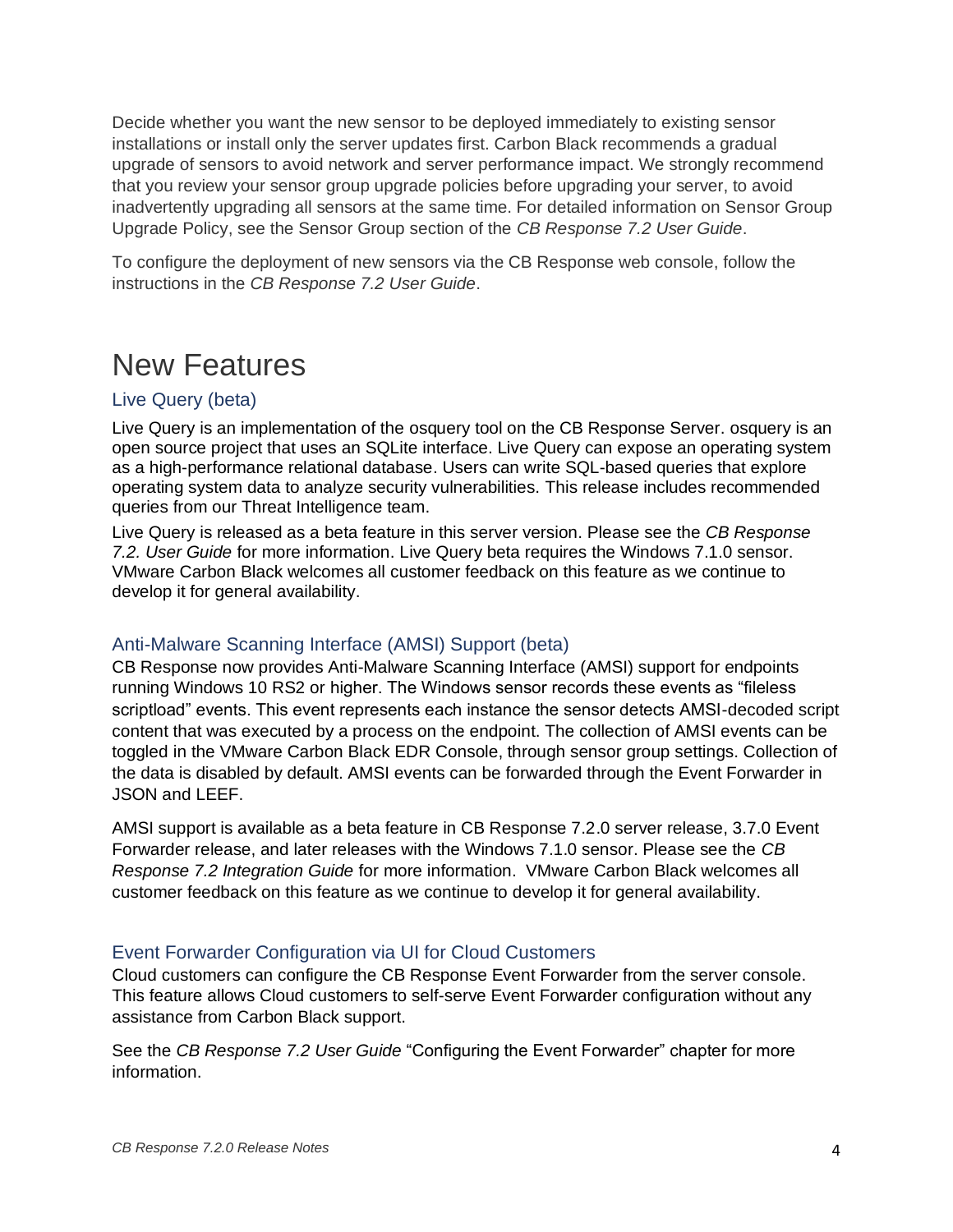Please note: This feature was already available for on-prem customers with the 7.1 server release.

# <span id="page-4-0"></span>Corrective Content

- 1. The ban hashes screen will no longer display any errors if a ban is requested for the same hash more than once. [CB-28662]
- 2. Ability to change read time out for Solr based stats collection, which was initially hard coded to 5 seconds. With larger timeout configuration option, the stats collection may not report constant timeouts on heavy system attempting to collect Solr stats via cbstats. [CB-30037]
- 3. Properly applies the value configured on CbFileDescriptorLimit for EL7 [CB-27866]
- 4. Server certificates must not contain exactly two SAN DNS entries. EDR will not accept a server certificate where one SAN DNS entry is an FQDN and the other entry is a bare hostname that matches the FQDN. For example, the below setup will not be permitted. DNS.1=myserver.example.com and DNS.2=myserver. [CB-29295]
- 5. Configuring bundle\_send\_max parameter while setting up an AWS S3 bucket or other outputs via Event Forwarder configuration API will not throw a 400 error. [CB-31102]
- 6. When a watchlist is created from a process search, neither "q=" or the URL will be displayed. Pre-filled search query will only include the query component. [CB-30014]
- 7. When viewing, editing, or creating a watchlist the query will be displayed without any URL components such as "q=". Queries may be written in these modals just as they are written on the process or binary search pages. Queries pasted in URL format will work as expected. [CB-30019]
- 8. If a request is made to the EDR server using an HTTP address instead of HTTPS, the user is redirected to the HTTPS version of the request URL, for proper security. Carbon Black EDR server is configured to restrict host header redirections to avoid attacks. [CB-30454]
- 9. Usernames and directories that include special characters such as an apostrophe are now displayed correctly in the Process Analysis page. [CB-18698]
- 10. Fixed an issue where notifications stopped happening on systems with no smtp server password [CB-31488]
- 11. Following a new, successful login, the Activity Audit page will not show a 403 entry related to that login. [CB-27159]
- 12. Error wherein user cannot reset a threat feed rating back to the default value is fixed [CB-31315]
- 13. There was a bug in the /api/v1/feed/<feed\_id> endpoint such that it was possible to submit undesired values for the local\_rating property of a feed. With this fix, any submitted value that is lower than the minimum value (1) will be coerced to 1; any submitted value that exceeds the maximum value (5) will be coerced to 5. Note that this was only possible if the API was called directly – the EDR console already constrains the value of this property. [CB-31316]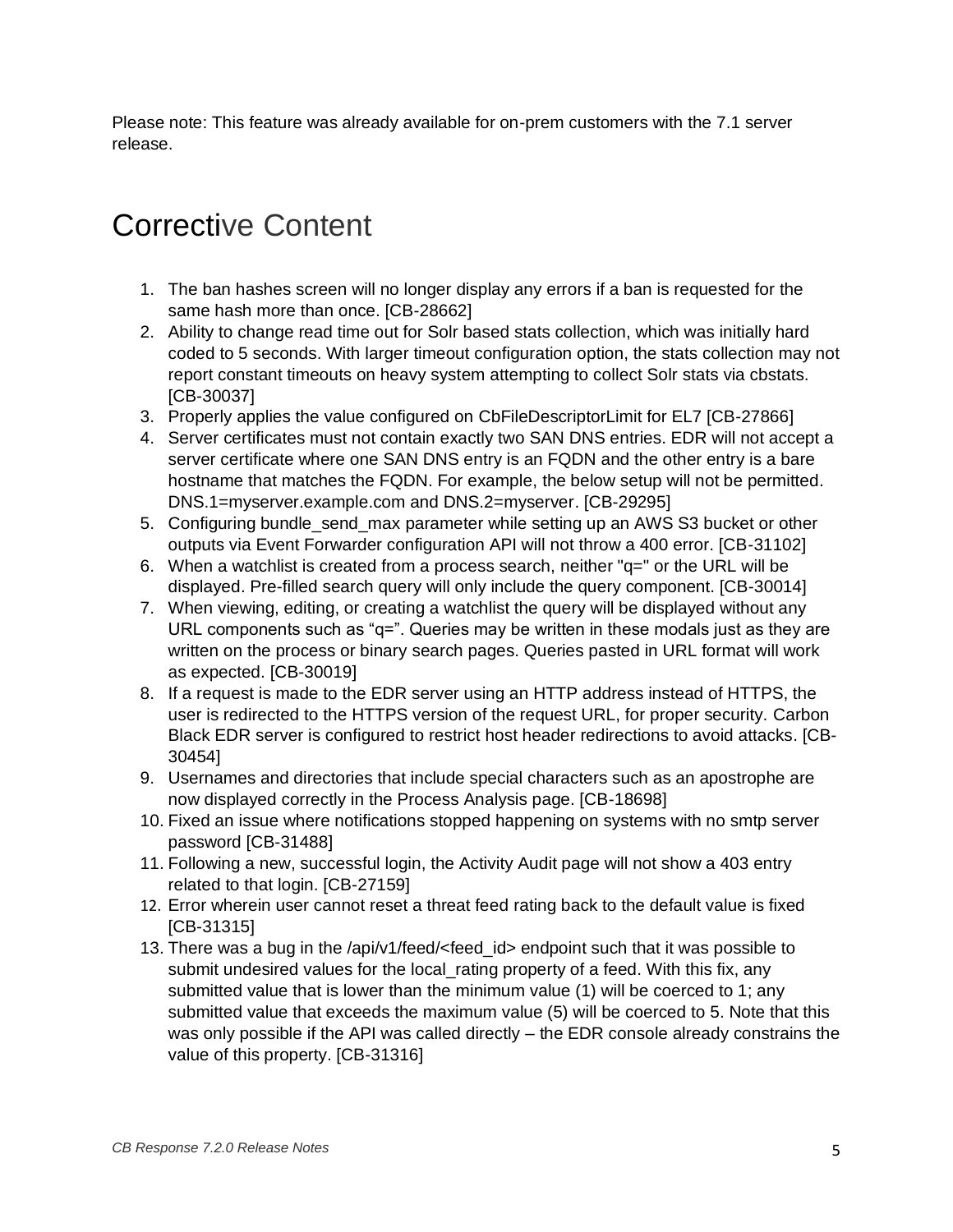14. RabbitMQ presented expected behavior. The error indication has been corrected and promoted to the DEBUG log level, so it no longer fills the user logs with unusable service exception information. [CB-31317]

### <span id="page-5-0"></span>Known Issues

- 1. After an upgrade of server and sensor, older files did not get SHA-256 values. When an older file is executed, it creates a process event that contains SHA-256. When a user clicks the link, the binary store shows no SHA-256. [CB-24519]
- 2. When creating a watchlist from a Threat Feed, CB Response incorrectly creates the query and the watchlist does not run – it creates an error. To see if your watchlist formed an error, check the status on the Watchlist page. As a workaround, the CB Response team suggests clicking the **Search Binaries** or **Search Process** hyperlinks on the Threat Feed, and then using the **Add/Create Watchlist** action from the Search page.
- 3. The CSV export of the user activity audit is malformed in certain cases. [CB-18936]
- 4. The CSV export of **Recently Observed Hosts** has no header row. [CB-18927]
- 5. When using a custom email server, you cannot enable or disable Alliance Sharing. The workaround is to disable the custom email server, make the change, and re-enable the custom email server. [CB-20565]
- 6. Process searches using \*\_md5, md5, \*\_SHA256, SHA256 are case-sensitive in SOLR 6.x. These searches were case-insensitive in SOLR 5.x. [CB-14311]
- 7. A bug in SOLR 6 [\(https://issues.apache.org/jira/browse/SOLR-9882.\)](https://issues.apache.org/jira/browse/SOLR-9882.) is causing incomplete results when partialResults=True. The Pagination bar, together with a large number, will appear on the Process Search page as a result of a search. However, only a few or even zero actual documents are displayed. [CB-30074]
- 8. LiveQuery [BETA] feature does not respect SensorInactiveLookupDays in Total sensor count. [CB-31136]

# <span id="page-5-1"></span>Contacting Support

CB Response server and sensor update releases are covered under the Carbon Black Customer Maintenance Agreement. Technical Support can assist with any issues that might develop. Our Professional Services organization is also available to help ensure a smooth and efficient upgrade or installation.

Use one of the following channels to request support or ask support questions:

- **Web:** [User Exchange](https://community.carbonblack.com/)
- **Email:** [support@carbonblack.com](mailto:support@carbonblack.com)
- **Phone:** 877.248.9098
- **Fax:** 617.393.7499